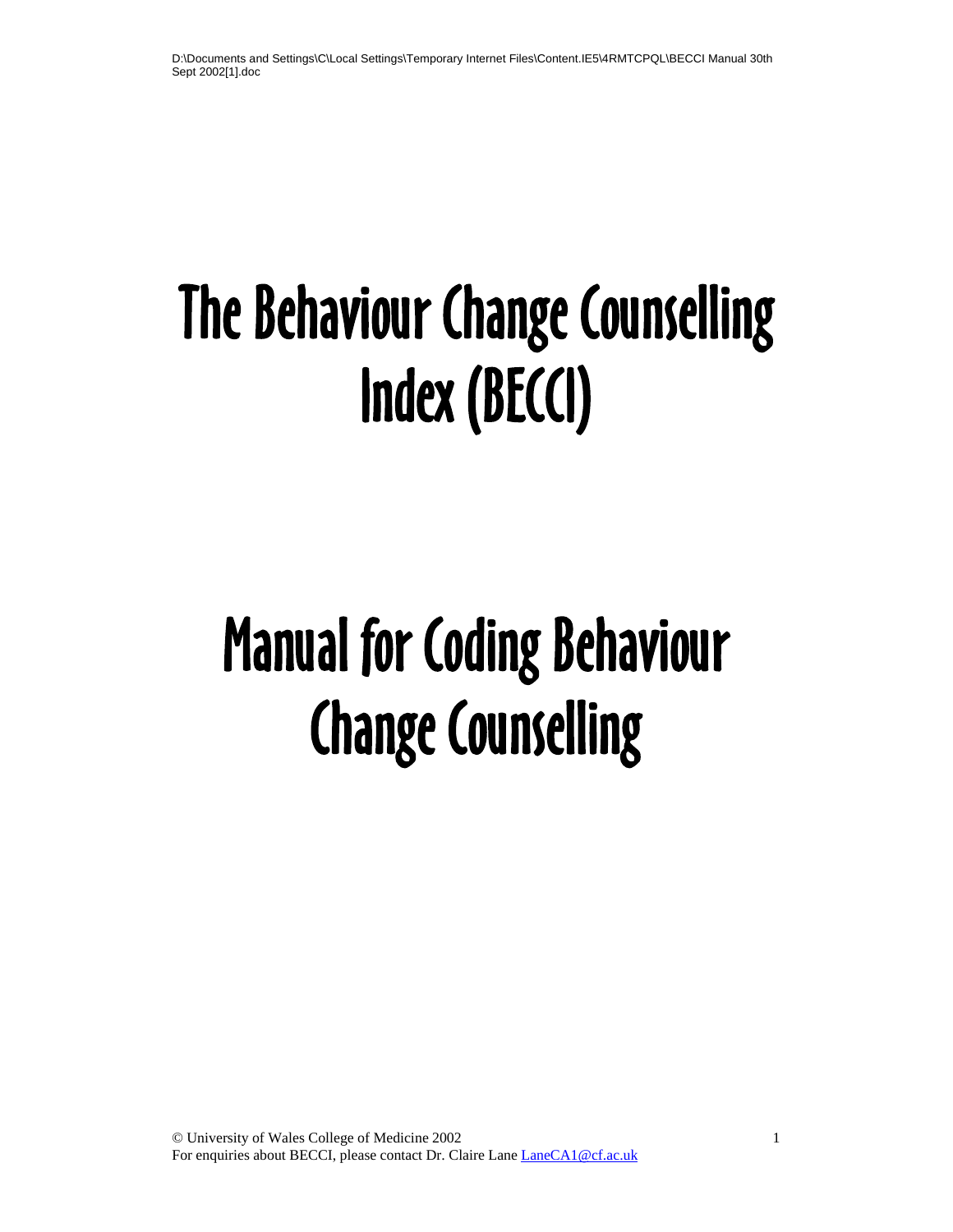# **MANUAL FOR CODING BEHAVIOUR CHANGE COUNSELLING**

## **Rationale**

## *Behaviour change counselling*

Behaviour change typically involves changes in lifestyle and medication use, but can also apply to other behaviour change like using a new hearing aid, keeping liquid intake down (renal medicine) or adopting new ways of looking after ones feet (diabetes care). It is based on the principles of patient or client-centred counselling.

*Behaviour change counselling* has been described in Rollnick et. al. (2002). It involves using a wider range of skills than for *brief advice*, but not as wide as those involved when using *motivational interviewing*. Essentially, the practitioner encourages the patient to make their own decisions about behaviour change. A constructive and trusting atmosphere is used to explore the patient's feelings about the why and how of change."The roles of the practitioner and recipient are more egalitarian than in the brief advice session. The practitioner using behaviour change counselling operates as an advisor to a client who is an active and engaged participant. The encounter is more collaborative than typically observed with brief advice, and greater attention is placed on building rapport. However, this does not necessarily require the intensity of relationship building essential to the good practice of motivational interviewing. Behaviour change counselling often has a 'task oriented flavour'. (Rollnick et al, 2002).

There is no single text on behaviour change counselling. The practical guidelines in H*ealth Behaviour Change: A Guide for Practitioners* (Rollnick et al 1999) merely provide one example of this counselling style. It was constructed in 2002 by a consensus group of trainers and practitioners in motivational interviewing, to describe those adaptations of motivational interviewing that embrace the patient-centred method for use in brief consultations (not therapy sessions) in healthcare and other settings. This was in response to a concern about an ever-increasing number of names being given to methods that had more similarities than differences. Behaviour change counselling was thought to be a suitable general term for attempts to conduct *a constructive conversation about change in which the practitioner tries to understand how the patient feels about change, by using mostly open questions and sometimes empathic listening statements.* Less emphasis is placed on exploring personal values, the directive use of empathic listening and deploying discrepency, more characteristic of motivational interviewing.

## *BECCI*

This was constructed as an initial effort to measure the skills involved in behaviour change counselling. Our goal was to help the trainer as well as the researcher. Hence the small number of items on the checklist, designed to help trainers evaluate skills acquired in training by examining recordings of consultations. It might even be used in training itself, as a springboard for discussion and practice.

## *Who can use BECCI?*

To use BECCI, the rater should have a good basic knowledge of Behaviour Change Counselling and the checklist. To ensure this, raters should undertake background reading, watch a training video and gain an understanding of how the checklist works. The following tasks make up the minimum amount of training required before rating:

## *Reading*

- Rollnick S, Mason P, and Butler C (1999) *Health Behaviour Change: A Guide for Practitioners* Edinburgh: Churchill Livingstone, Parts 1 and 2 (pp. 3 – 129)
- Rollnick S, Allison J, Ballasiotes S, Barth T, Butler C, Rose G and Rosengren D (2002) *Variations on a Theme: Motivational Interviewing and its Adaptations* in Miller W and Rollnick S (2002) *Motivational Interviewing: Preparing People for Change (2nd Edition)* New York: Guilford Press, Chapter 18 (pp. 270 – 283)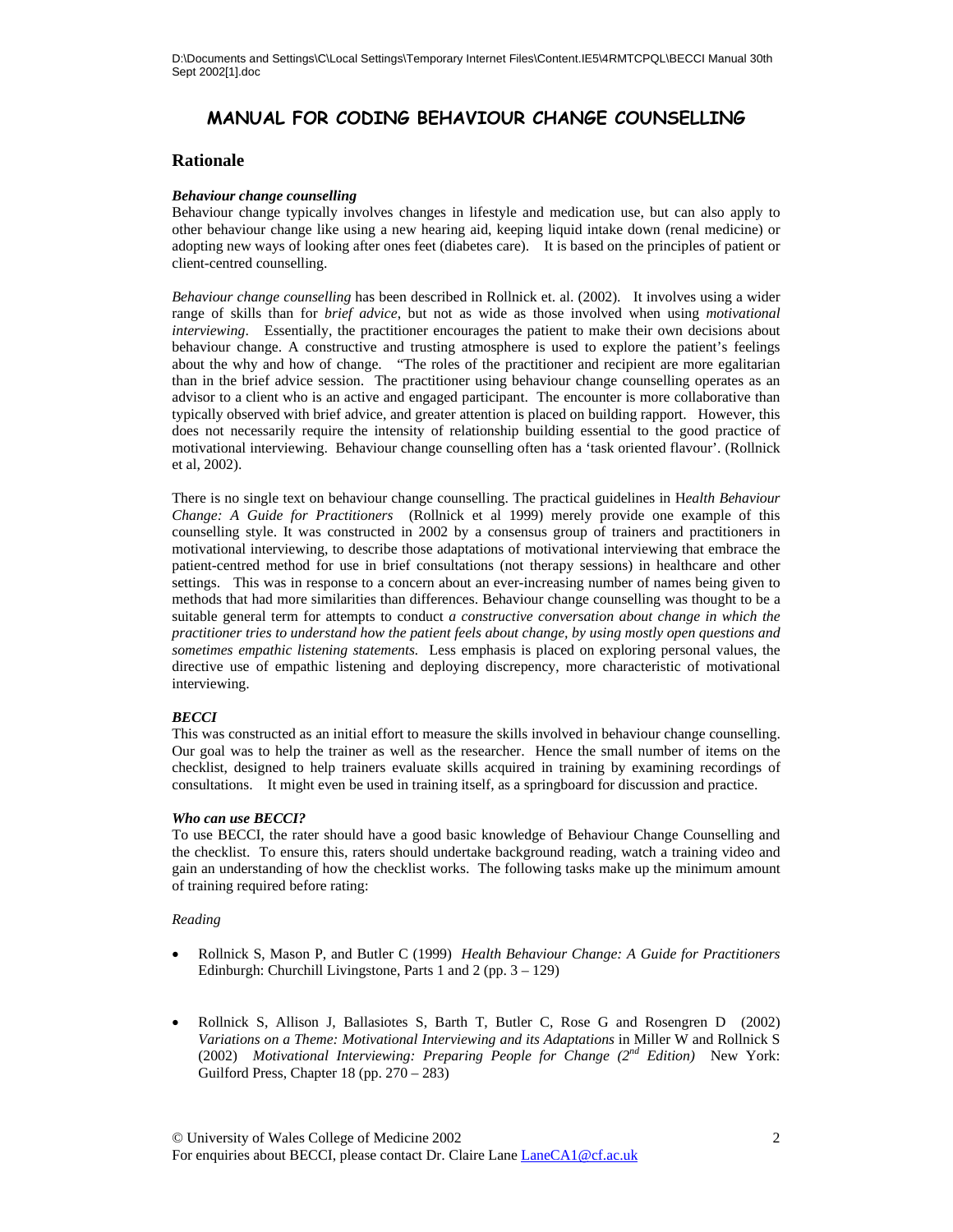D:\Documents and Settings\C\Local Settings\Temporary Internet Files\Content.IE5\4RMTCPQL\BECCI Manual 30th Sept 2002[1].doc

• Miller W and Rollnick S (2002) *Motivational Interviewing: Preparing People for Change (2nd Edition*) New York: Guilford Press, Chapters 4 and 5 (pp. 33 – 51)

#### *Training Video*

• Health Behaviour Change: A Selection of Strategies, An Aid for Trainers © Media Resources Centre, University of Wales College of Medicine 2001 (available from edwardske@cardiff.ac.uk)

#### *BECCI*

• A copy of the manual and BECCI should be read thoroughly to ensure the rater understands how to use the checklist correctly.

#### **Simulated versus 'Real' Consultations**

BECCI has been tested for reliability mainly on simulated consultations. It is hoped that in the future, it will be tested for robustness on 'real' consultations. Based on the minimal number of real consultations that have been rated, the simulated and real consultations appear to be very similar in nature, but it cannot be guaranteed that this will be the case in all simulated consultations. However, as BECCI is primarily an instrument for trainers, the likelihood is that in most cases the consultations will be simulated.

#### **Item choice**

BECCI contains items that concentrate mainly on practitioner behaviours. We realise that the main goal of BCC is to encourage the patient to talk about the how and why of change. However, the checklist is designed to assess the skills of practitioners, and it is not reliable to assess the practitioner's performance based on the patient's behaviour in the consultation.

We have deliberately restricted the selection of *practitioner behaviours* in a number of ways. Firstly, we have tried to steer clear of items that measure patient-centredness in its pure or more general form. Thus, even the items that elicit judgements about the practitioner's handling of the consultation as a whole (Items 5, 6, 7, 8, 9 and 10) focus on talk about behaviour change. The rationale here is that if the practitioner succeeds in getting high scores for the items on behaviour change, the consultation will be a patient-centred one. BCC is a patient-centred method in itself. Secondly, we have selected a few key practitioner microskills to focus on (e.g. questions, empathic listening statements, summaries) rather than their combination into any of a large number of strategies, like pros and cons, assessment of importance and confidence, and so on.

*Invitation* does not occur in every consultation (where the practitioner invites the patient to talk about behaviour change). Sometimes because the practitioner does not do this, and sometimes because the practitioner does not get the chance. Therefore, item 1 is only scored when the practitioner has the chance, making a distinction between not being able to invite the patient to talk, and simply not doing it. It has been argued that either invitation occurs or it does not, leading some to believe that a dichotomous item rather than a scale would be more suitable for this item. However, it has been found during the development of the instrument that invitation can vary on a continuum of how well it is performed. There is a difference between the practitioner who asks if it is okay with the patient to talk about behaviour change and emphasises patient choice from the outset, the practitioner who says 'You've been sent here by your doctor. How do you feel about that?', and the practitioner who does not invite the patient to talk about behaviour change at all. Therefore, item 1 will remain a scaled item at this stage.

*Information exchange* again does not occur in all BCC consultations (sometimes because the patient does not request information, sometimes because it is not appropriate to give information), but when it does take place, we felt it was important to assess how skilfully this is done. Therefore, item 9 is only completed when it is applicable to the context

*Talking about targets* also does not occur in every consultation i.e. when the patient and practitioner talk about possible methods of how change can be achieved. Therefore, raters should only score item 11 when it is applicable to the context.

© University of Wales College of Medicine 2002 For enquiries about BECCI, please contact Dr. Claire Lane LaneCA1@cf.ac.uk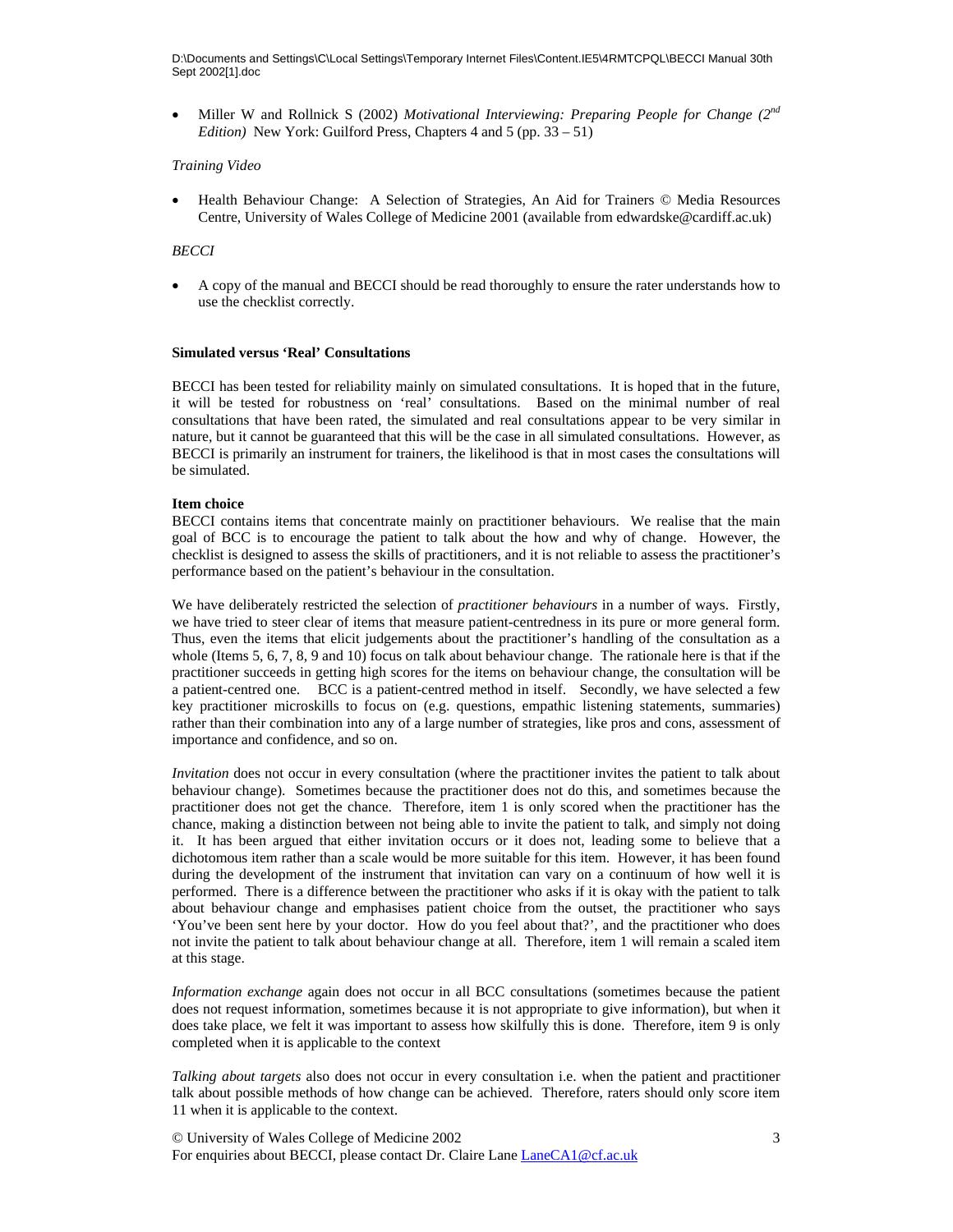D:\Documents and Settings\C\Local Settings\Temporary Internet Files\Content.IE5\4RMTCPQL\BECCI Manual 30th Sept 2002[1].doc

*Talk time* is a feature central to BCC. However, internal consistency reliability testing found that this item was not giving a reflective score of practitioner skill when correlated with the other items. As this feature is so important to the concept of BCC, we have chosen to exclude it from the scale to enhance its reliability, but include it as a separate ordinal item so that this information is still present and can be assessed by the trainer.

## *Scoring*

While completing the checklist, each item is accompanied by a Likert scale to reflect the degree to which the action was carried out. As a guide, circling each number would indicate that the action was carried out:

 $0 = Not$  at all,  $1 = Minimally$ ,  $2 = To$  some extent,  $3 = A$  good deal,  $4 = A$  great extent

The main purpose of the checklist is to provide trainers and practitioners with a window into their consulting. Looking at scores on individual items is thus at the heart of this activity.

However, should an overall score be required, the mean across item responses is taken to give a Practitioner BECCI Score. The mean should be calculated as follows:

- 1. Take the mean of all the applicable items (i.e. add up the total score of the applicable items, and divide by that number of items).
- 2. If all items are applicable in that particular consultation, this mean is the Practitioner BECCI Score. If any of the items were not applicable in the consultation, proceed to step 3.
- 3. A technique known as 'mean substitution' is used for any items scored as 'not applicable'. The mean of the applicable items is the score to be used for the not applicable items. So, for example, if the mean of all other items is 2.87, this is the score that should be given to any items scored as not applicable. Proceed to step 4.
- 4. Now you have the scores for any not applicable items, recalculate the mean for all the items. This will give you the practitioner BECCI score.

You will find that by taking the mean score, the Practitioner BECCI Score corresponds to the points given on the Likert scales on the checklist. For example, if the Practitioner BECCI Score is 2.94, you will see that they have been practicing BCC 'a good deal', or a practitioner scoring 1.62 has been practicing BCC somewhere between 'minimally' and 'to some extent'.

## *References*

- 1. Rollnick S, Mason P, and Butler C (1999) *Health Behaviour Change: A Guide for Practitioners* Edinburgh: Churchill Livingstone
- 2. Rollnick S, Allison J, Ballasiotes S, Barth T, Butler C, Rose G and Rosengren D (2002) *Variations on a Theme: Motivational Interviewing and its Adaptations* in Miller W and Rollnick S (2002) *Motivational Interviewing: Preparing People to Change (2nd Edition)* New York: Guilford Press, Chapter 18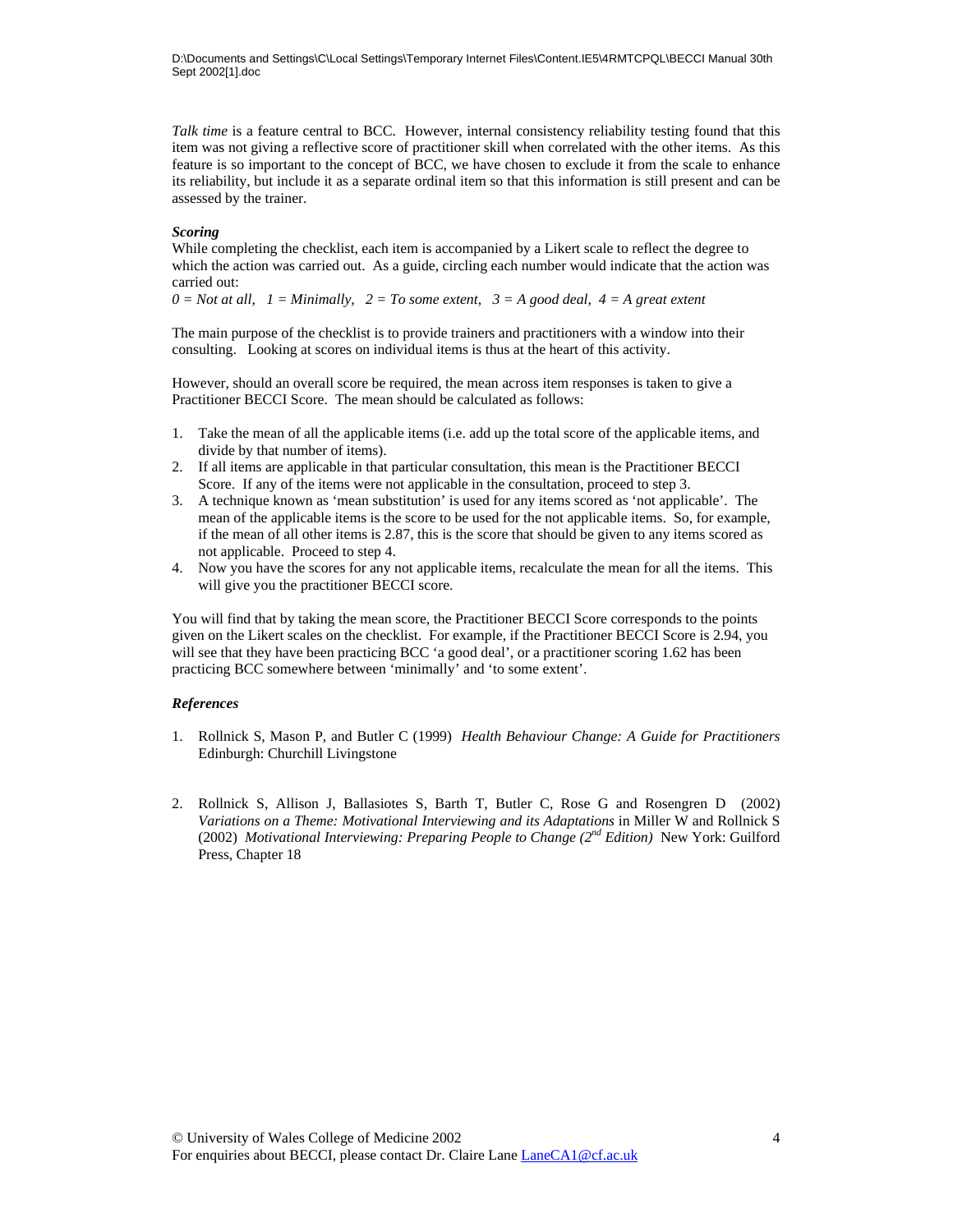# Domain 1: Agenda Setting and Permission Seeking

## **1. The practitioner invites the patient to talk about behaviour change\***

#### *\*NB This item does not need to be coded if it is not applicable to the context*

A high score: The practitioner explicitly asks the patient's permission to talk about behaviour change, making it clear that the patient is not obliged to make any decisions regarding their behaviour.

*Example: 'Before we start, I'd just like to make it clear that I am not here to tell you what to do or to force you to make decisions you don't feel ready to make. I am here to understand you. We don't have to talk about anything you don't want to talk about. Now I understand your GP has sent you here to talk about your smoking. Would it be okay with you if we had a chat about that now?'* 

A low score: The practitioner fails to ask the patient about a willingness to talk about behaviour change and does not give them an opportunity to speak, giving the impression that the patient has little choice in the matter!

Not Applicable: The patient goes straight into the interaction, without giving the practitioner a chance to invite them to talk about behaviour change.

## **2. The practitioner demonstrates sensitivity to talking about other issues\***

**\*(An issue can be anything of concern to the patient, whether it is connected to the behaviour in question or not)** 

A high score: The patient is given choice in what to talk about, because, for example, the practitioner goes through an agenda setting process in which the patient is encouraged to talk about other health behaviours, or other issues not immediately connected to behaviour change.

*Example: 'So, since you've had your heart attack you've been asked to make a lot of changes. That must seem quite a lot to deal with at the moment. I know you've been sent here to talk about your smoking, but I'm wondering if there is anything else bothering you that you would rather talk about today'.* 

A low score: The practitioner does not give the patient any choice about what to talk about, and proceeds with the consultation discussing in turn what s/he feels are the most important issues.

# Domain 2: The Why and How of Change in Behaviour

# **3. Practitioner encourages patient to talk about current behaviour or status quo**

A high score: The practitioner encourages the patient to talk freely about what they both like and/or dislike about their current behaviour/status quo. They may do this in a variety of ways, for example through asking open questions or using empathic listening statements, to gain an understanding of the patient's perspective.

A low score: The practitioner does not actively encourage the patient to talk about what they like and/or dislike about their current behaviour/status quo.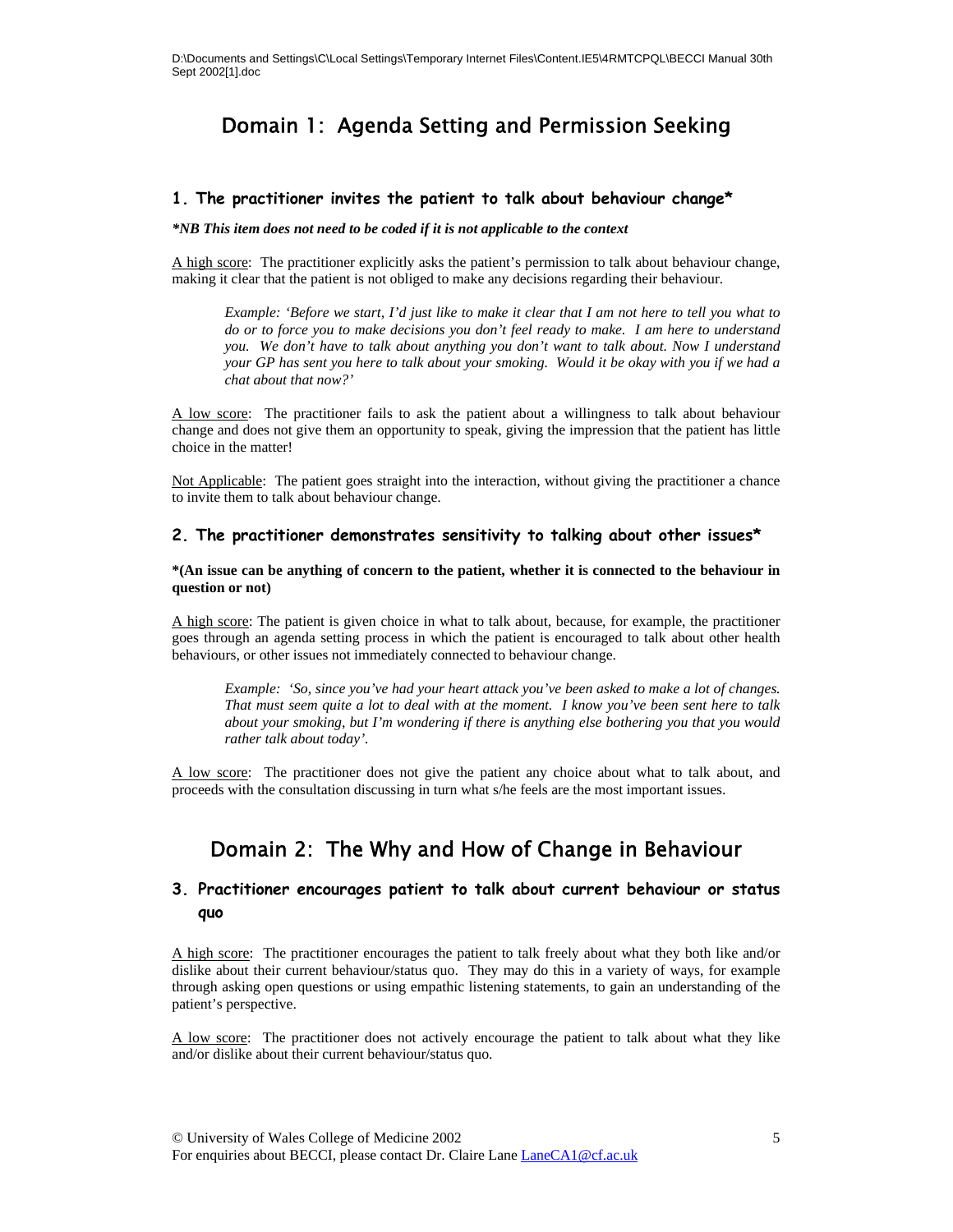D:\Documents and Settings\C\Local Settings\Temporary Internet Files\Content.IE5\4RMTCPQL\BECCI Manual 30th Sept 2002[1].doc

## **4. Practitioner encourages patient to talk about behaviour change**

A high score: The practitioner encourages the patient to talk freely about what they feel the positive and negative aspects of behaviour change would be for them. They may do this in a variety of ways, for example through asking open questions or using empathic listening statements, to gain an understanding of the patient's perspective.

A low score: The practitioner does not actively encourage the patient to talk about what they feel the positive and negative aspects of behaviour change would be for them.

# **5. Practitioner asks questions to elicit how patient thinks and feels about the topic**

A high score: The practitioner uses a a range of (mainly open-ended) questions to draw as much information from the patient as possible about their thoughts and feelings towards the topic of behaviour change.

A low score: The practitioner does not ask the patient any questions regarding their thoughts and feelings about behaviour change, or asks only closed-ended questions that do not give the patient the opportunity to express their thoughts and feelings about the topic of behaviour change.

# **6. Practitioner uses empathic listening statements when patient talks about the topic**

A high score: The practitioner uses a range of empathic listening statements while the patient is talking about behaviour change to clarify whether s/he has understood what the patient has said, and/or to encourage the patient to amplify further.

A low score: The practitioner makes no empathic listening statements when the patient is talking about behaviour change.

# **7. Practitioner uses summaries to bring together what the patient says about the topic**

A high score: The practitioner summarises what the patient has said about behaviour change at several key points in the discussion to check their understanding of the patient's perspective.

*Example: 'OK, so just to recap on what we've spoken about so far, you feel that it's important to give up smoking for health reasons because you've had a heart attack. You also feel its important to give up for your family to stop them worrying about you. On the other hand, you've smoked for many years and tried to give up before. You don't feel confident that you would be able to stop if you tried. You have a stressful life and you feel smoking helps to relieve your stress. Does that sound right?'* 

A low score: The practitioner does not summarise what the patient has said abou tbehaviour change.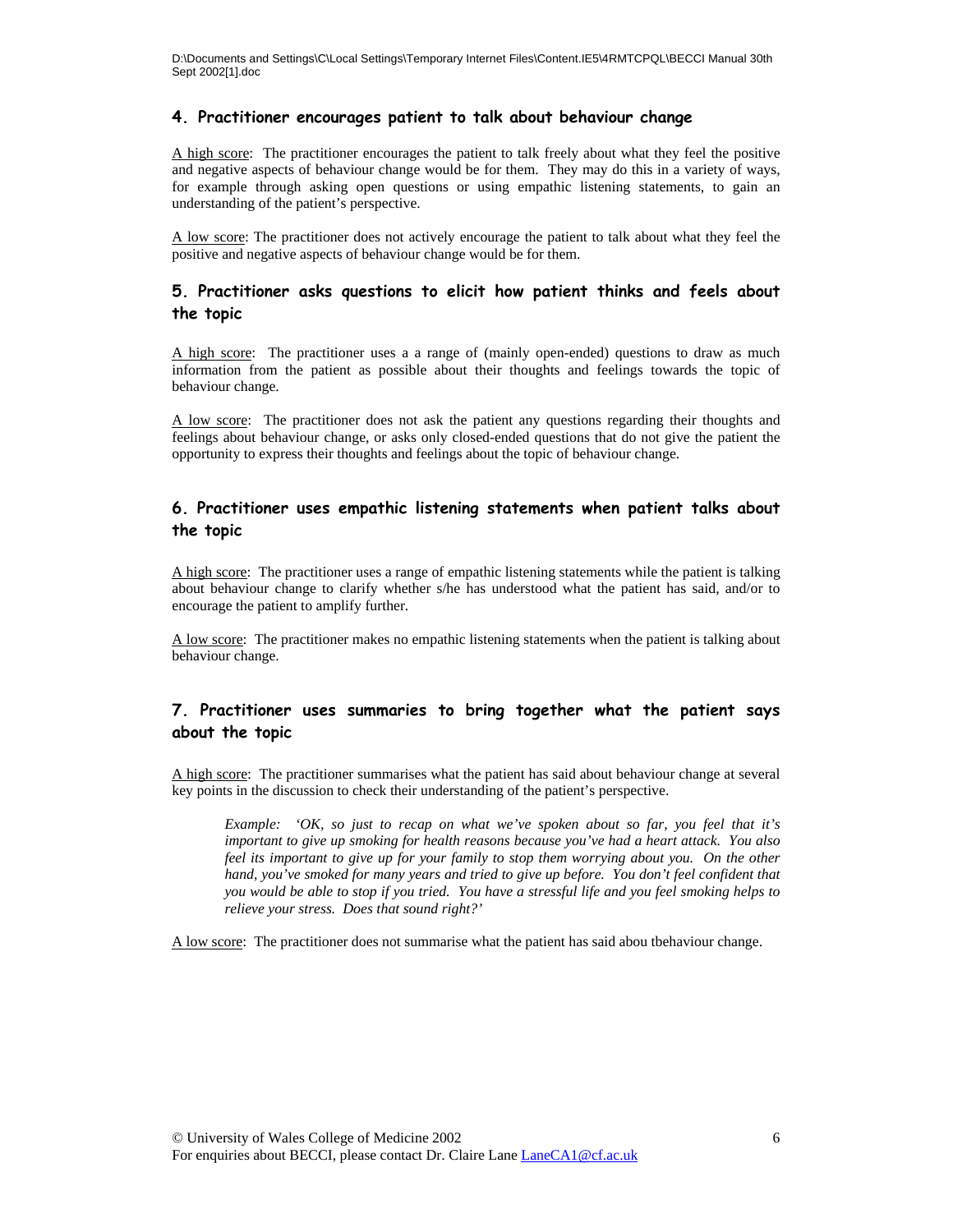# Domain 3: The Whole Consultation

# **8. Practitioner acknowledges challenges about behaviour change that the patient faces**

A high score: The practitioner regularly and explicitly acknowledges the challenges that may be facing the patient. This affirmation is done by focusing on the personal strengths that the patient has in the face of these challenges.

*Example: 'Goodness, I can see why it is so hard for you to give up. You have so much stress to deal with in your life right now. It must be really hard. But even though this is really difficult, you have already begun to make changes to your lifestyle following your heart attack, and you've managed to keep them up even though it's tough'.* 

A low score: The practitioner does not make any explicit acknowledgment the challenges that face the patient, and does not focus on any of the personal strengths that the patient has.

# **9.When practitioner provides information, it is sensitive to patient concerns and understanding\***

## **\* This item does not need to be scored if it is not applicable to the context**

A high score: The practitioner tries to understand what the patient knows and wants to know, and also elicits their personal reaction to information provided.

A low score: The practitioner gives information to the patient without asking whether the patient wants or needs information. The personal relevance of the information is not drawn out of the patient, but provided by the practitioner. A low score would also be given if the patient requests information from the practitioner, and the practitioner does not provide any.

Not Applicable: There is no information requested or exchanged within the consultation.

# **10. Practitioner actively conveys respect for patient choice about behaviour change**

A high score: The practitioner openly acknowledges and accepts patient choice even if this does not fit in with practitioner's agenda. The practitioner does not put any pressure on the patient to change their behaviour.

*Example: 'At the end of the day, it's your choice. It's up to you if you want to make any changes, and it's about what is realistic and manageable for you. You don't have to do anything you don't want to do.'* 

A low score: The practitioner does not acknowledge or accept patient choice.